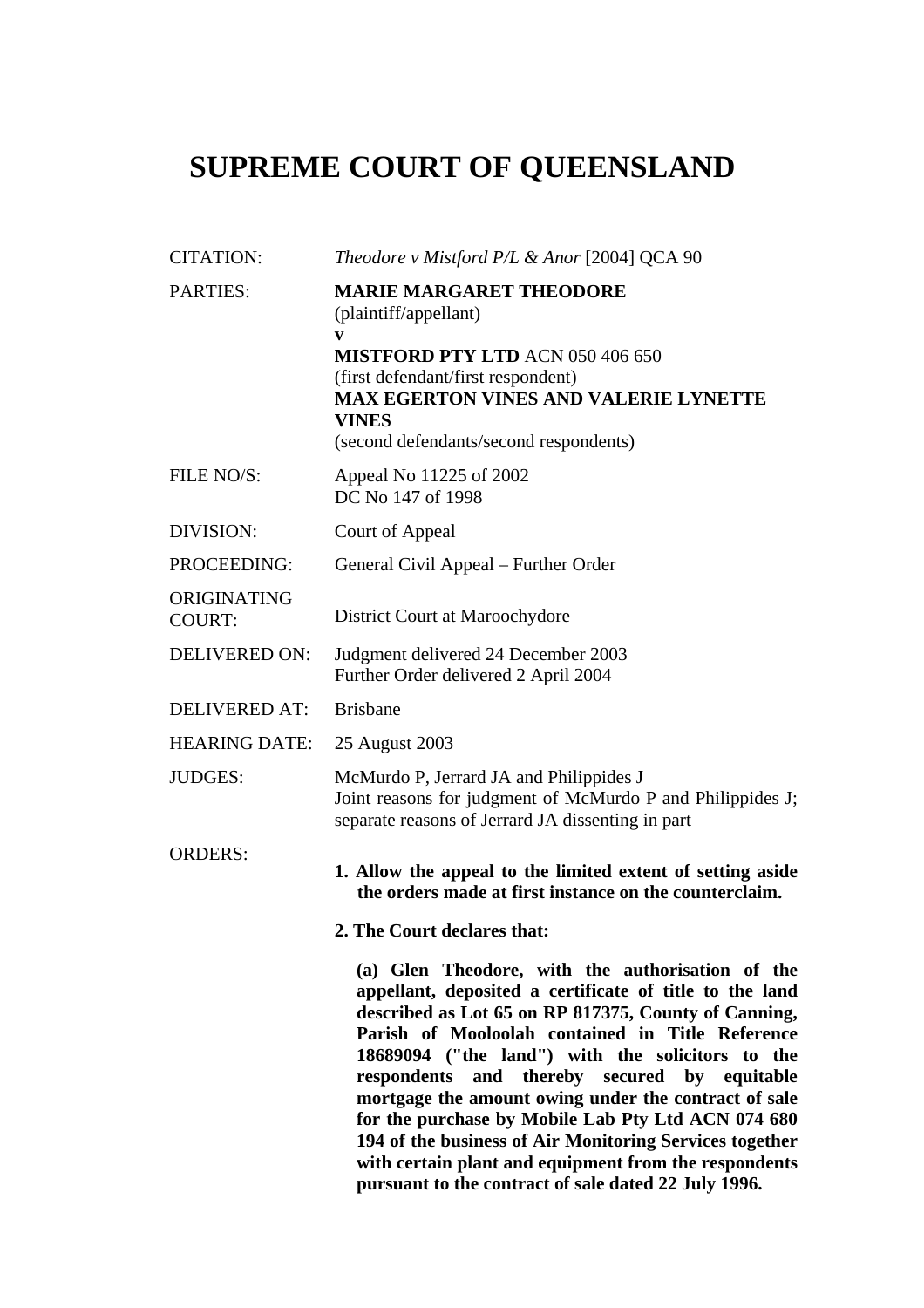**(b) The appellant is liable to pay ASIC and the second respondents the sum of \$48,100.88, together with interest at five per cent from 1 January 1998 until the date of this order.** 

**3. The appellant is to pay the second respondents' costs, and upon any successful reinstatement of its company registration under s 601AH** *Corporations Act* **2001 the first respondent's costs, of and incidental to the counterclaim together with reserved costs and excepting costs previously ordered in the proceedings to be assessed on the standard basis.** 

**4. The appellant is to pay two-thirds of the second respondents' costs, and upon any successful reinstatement of its company registration under s 601AH** *Corporations Act* **2001 two-thirds of the first respondent's costs, of this appeal, together with reserved costs, if any, to be assessed on the standard basis.** 

**5. Liberty to apply as to the form of these orders within one month of their delivery with any supporting submissions to be in double spacing and not to exceed 2 A4 pages rendered in type no smaller than 1.8 mm (10 point) font on seven days notice to the other side.** 

CATCHWORDS: TAXES AND DUTIES – STAMP DUTIES – UNSTAMPED AND IMPROPERLY STAMPED DOCUMENTS QUEENSLAND – whether contention that equitable mortgage could not be relied on because the provisions of the *Stamp Act* had not been complied with could be entertained by Court in submissions as to costs

> PROCEDURE – COSTS – DEPARTING FROM THE GENERAL RULE – ORDER FOR COSTS ON INDEMNITY BASIS – where offer of settlement made – whether costs should be ordered on an indemnity basis

> PROCEDURE – COSTS – GENERAL RULE – COSTS FOLLOW THE EVENT – COSTS OF ISSUES – where appellant successful on some grounds of appeal but ultimately unsuccessful – whether appellant should bear whole of respondents' costs

> CORPORATIONS – PRACTICE AND PROCEDURE – OTHER CASES – where first respondent company deregistered by ASIC after delivery of order at first instance, but before appeal – how costs owing to first respondent should be awarded

*Corporations Act* 2001 (Cth), s 601AB, s 601AD(2), s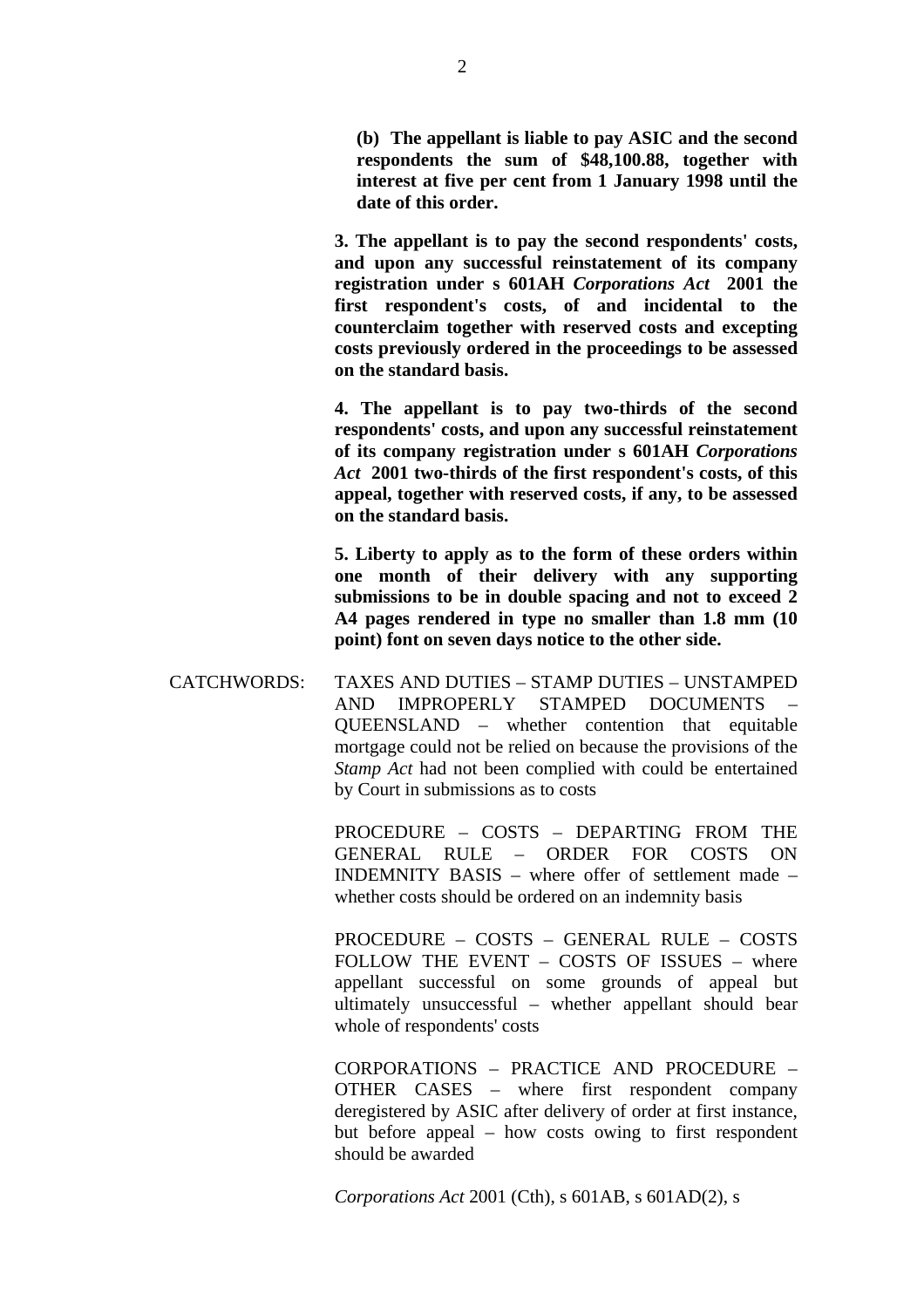|                    | $0.11 \times 11$<br><i>Stamp Act</i> 1894 (Qld), s 4A, s 65, s 66                    |
|--------------------|--------------------------------------------------------------------------------------|
|                    | <i>Hoggett v O'Rourke</i> [2002] 1 Qd R 490                                          |
| <b>COUNSEL:</b>    | D A Savage SC, with M J Taylor, for the appellant<br>F W Redmond for the respondents |
| <b>SOLICITORS:</b> | North Coast Law for the appellant<br>Klar and Klar for the respondents               |

 $601 \text{ AU}$ 

- [1] **McMURDO P AND PHILIPPIDES J:** Judgment in this matter was delivered on 24 December 2003 and orders were made allowing the appeal to the limited extent of setting aside the orders made at first instance on the counterclaim and allowing the parties to make submissions as to the appropriate orders to be substituted in the counterclaim and as to the costs of the appeal and trial.
- [2] This Court found that an equitable mortgage was created when Glen Theodore, the appellant's son, with the appellant's authority, lodged the title deeds of the appellant's Buderim land with the respondents' solicitors. That land was then charged in equity as security for the balance of Mr Glen Theodore's purchase of the business, Air Monitoring Services, through his company, Mobile Lab Pty Ltd. When Mobile Lab Pty Ltd defaulted under the contract for the purchase of that business the respondents became entitled, in accordance with the reasons of this Court, to the benefit of the equitable mortgage securing that debt.
- [3] The appellant contends for the first time in its submissions as to these further orders that any mortgage was required to be stamped under s 65 and s 66 *Stamp Act* 1894 (Qld) ("the Stamp Act"); the certificate of title was not produced in evidence at the trial and as the respondents have not established compliance with the provisions of the Stamp Act, the respondents' action fails: see *Hoggett v O'Rourke*. 1 This was not pleaded by the appellant and nor was it raised at trial or in the appeal. The evidence which the learned primary judge accepted and was apparently entitled to accept otherwise established the creation of an equitable mortgage. If the appellant contended that the respondents could not rely on the equitable mortgage because the certificate of title on which the equitable mortgage was founded was not stamped, it was for the appellant to raise this at trial, or at least on appeal, not for the first time after the delivery of the reasons for judgment in the appeal. In the absence of the issue being raised, this Court was entitled to act on the understanding that s 4A *Stamp Act* had no application here. Even at this late stage, there is still no evidence before this Court to establish that s 4A of the *Stamp Act* here nullified the respondents' contention. This eleventh hour contention fails.
- [4] We turn now to the further orders. Since this appeal was heard, the appellant has sold the Buderim land subject to the equitable mortgage and deposited the proceeds of sale in the trust account of the respondents' solicitors. The respondents are entitled to have the amount owing to them under the equitable mortgage paid from these proceeds with the balance, if any, returned to the appellant.
- [5] The learned primary judge ordered on 14 November 2002 that the appellant and the first third party (Mr Glen Theodore) were jointly and severally liable to pay the

 $\frac{1}{1}$ [2002] 1 QdR 490.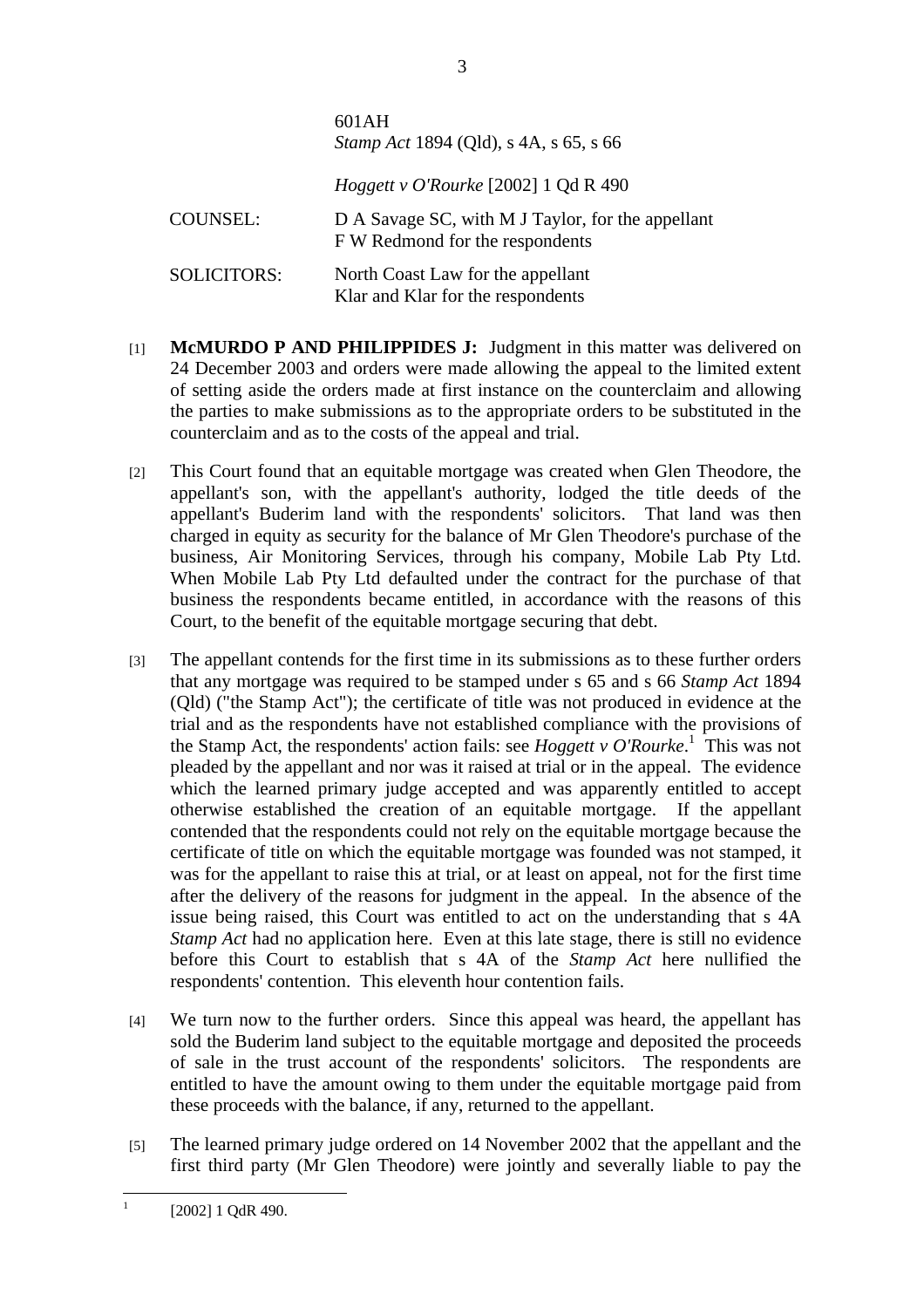respondents \$69,904.88 for principal and interest then owing under the contract. This order was based on a mortgage document irrelevant to this Court's decision. The equitable mortgage was to secure the balance of the purchase price of Air Monitoring Services, \$48,100 at the time of default. An equitable mortgage allows for the provision of reasonable interest and in the present circumstances a rate of five per cent is appropriate. The learned primary judge in his reasons noted that Air Monitoring Services and Glen Theodore had been in default since mid to late 1997.<sup>2</sup> The appellant is therefore liable to pay interest from 1 January 1998 at five per cent.

- [6] On 26 September 2002 the respondents' solicitors made an offer to settle the action for \$60,000 in exchange for them providing to the appellant the certificate of title of the land. The offer was not accepted. In accordance with these reasons, by 26 September 2002 the appellant was liable to pay the respondents less than \$60,000 (\$59,492.45). As the amount recovered by the respondents is less than the offer made by them to settle the action, there is no reason why the appellant should pay the respondents' costs of the trial on anything other than the standard basis.
- [7] Although the appellant was successful on some grounds raised in the appeal, she was ultimately unsuccessful, as she was at trial. In the circumstances, we can see no reason why the appellant should pay more than two-thirds of the respondents' costs of the appeal.
- [8] In preparing these reasons for delivery, our associates became aware that the first respondent was deregistered by ASIC on 15 December 2002 under s 601AB *Corporations Act* 2001; this occurred after the primary hearing, delivery of judgment and execution of the District Court order the subject of this appeal but before the hearing of this appeal. This means that the first respondent's property vests in ASIC: s 601AD(2) *Corporations Act* 2001. On enquiry, the respondents' solicitors have informed the Senior Deputy Registrar (Appeals) that they were unaware of the de-registration, which may be related to a change of accountants, and that their clients intend to apply to reinstate the registration of the first respondent, presumably under s 601AH *Corporations Act* 2001. If that application is made and successful, "the company is taken to have continued in existence as if it had not been deregistered" and "any property of the company that is still vested in ASIC revests in the company": s 601AH(5) *Corporations Act* 2001.
- [9] We would make the following orders:
	- 1. Allow the appeal to the limited extent of setting aside the orders made at first instance on the counterclaim.
	- 2. The Court declares that:
		- (a) Glen Theodore, with the authorisation of the appellant, deposited a certificate of title to the land described as Lot 65 on RP 817375, County of Canning, Parish of Mooloolah contained in Title Reference 18689094 ("the land") with the solicitors to the respondents and thereby secured by equitable mortgage the amount owing under the contract of sale for the purchase by Mobile Lab Pty Ltd ACN 074 680 194 of the business of Air Monitoring Services

 $\frac{1}{2}$ 

Reasons for judgment, [26].